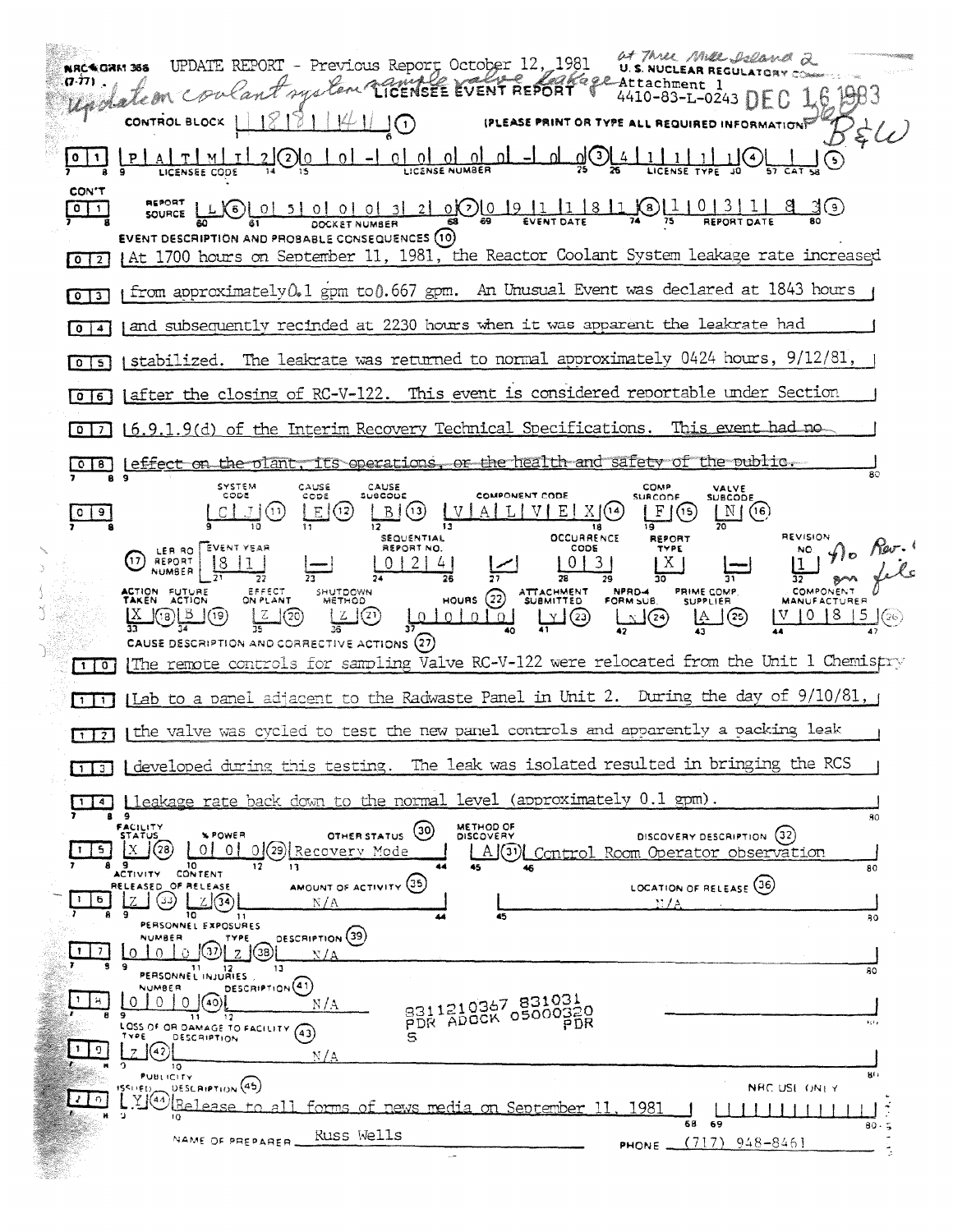# LER 81-024/03X-1 EVENT DATE - September 11, 1981

# **I. EXPLANATION OF THE OCCURRENCE**

**Resident Construction** 

èkosy

At 1700 hours on September 11, 1981, the Reactor Coolant System (RCS) leakrate increased to .667 gpm, The Manager of Plant Operations was notified and Emergency Procedure 2202-4.18, 'Reactor Coolant System Leak and Small Break Loss of Coolant Accident", was implemented. The Standby Pressure Control (SPC) System was isolated and it was determined that the leak was in the RCS and not the SPC System. The Duty Superintendent declared an Unusual Event at 1843 hours. Attempts were made to isolate the leak but were unsuccessful. The Unusual Event was ended at 2230 hours when it was obvious that the leakage rate had stabilized at approximately .7 gpm and was not increasing. At 0424 hours an Septmeber 12, 1981, While continuing attempts to isolate the leak, RC-V-122 was closed. The leakrate subsequently decreased to approximately .1 gpm.

## II. CAUSE OF THE OCCURRENCE

The remote control for valves RC-V-122, RC-V123, and RC-V117 was removed from the Unit 1 Chemistry Lab and installed on a panel adjacent to the Radwaste Panel in Unit 2. During the day of September 10, 1981, the valves were cycled to test the new panel controls and apparently a packing leak developed in RC-V-122 during this testing.

#### III. CIRCUMSTANCES SURROUNDING THE OCCURRENCE

At the time of the occurrence, the Unit 2 facility was in a long-term cold shutdown state. The reactor decay heat was being removed via loss to ambient. Throughout the event there was no effect an the Reactor Coolant System or the core.

## TV. CORRECTIVE ACTIONS TAKEN OR TO BE TAKEN

Immediate - The RCS leakage was isolated and RC-V-122 was tagged shut.

Long-Term - RC-V-122 is presently inaccessible for repairs due to ALARA considerations. Additionally, this valve is not required for TMI-2's present operating mode. RC-V-122 is a sampling line off the pressurizer. In the event a decision is made to restore TMI-2 to an operable status, RC-V-122 wlil be repaired prior to restart of the unit.

## V. COMPONENT FAILURE DATA

\_

One -half inch Clobc Valve (1\1-1) - 2500 *#* Manufactured by Velan, Inc.